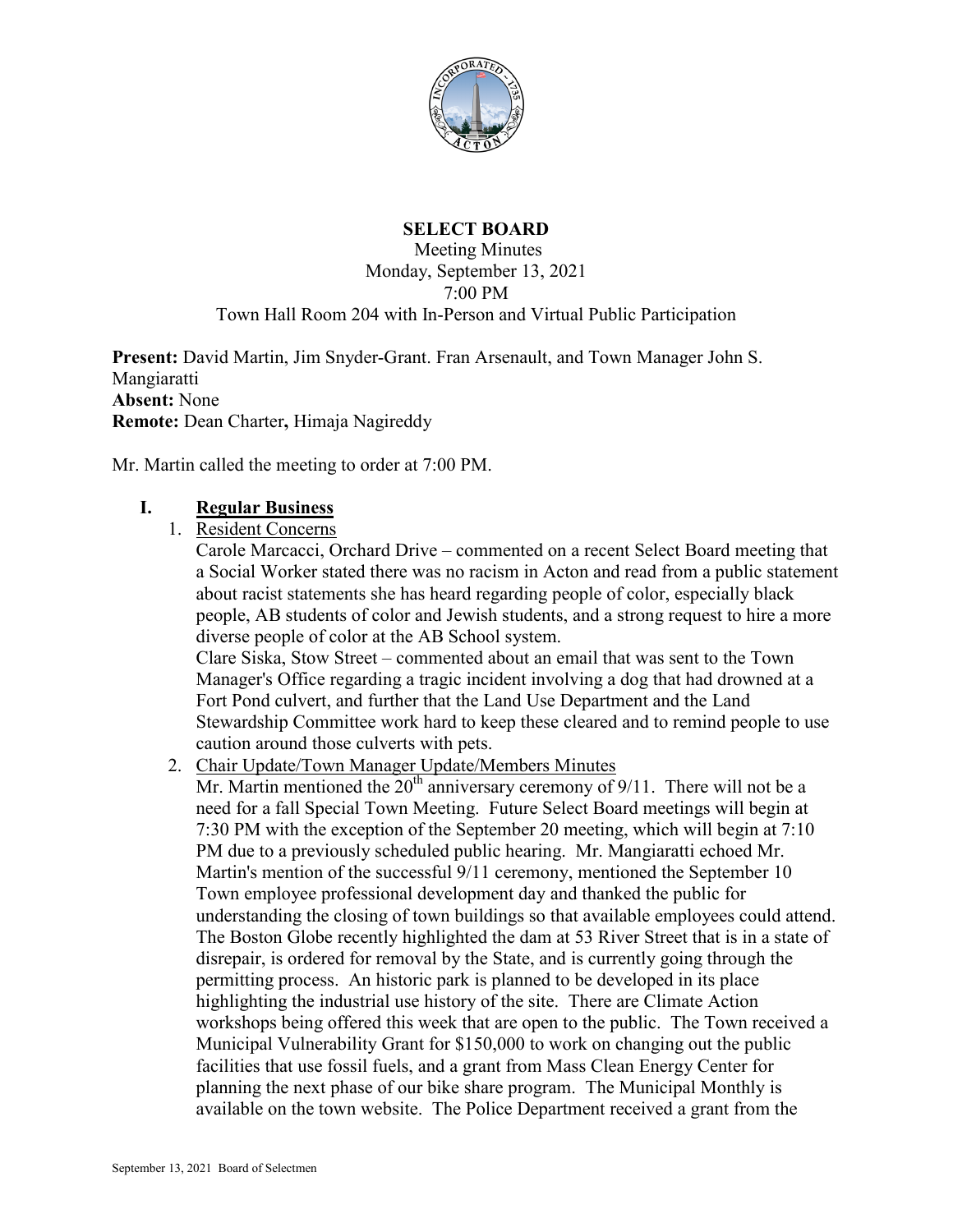

Department of Mental Health to bring on a full-time co-response jail diversion clinician to assist with the police on calls that involve possible mental health issues. Mr. Charter commemorated friend and former Highway Superintendent David Brown who had recently passed away. Mr. Brown worked for the Town for 40 years. Mr. Snyder-Grant mentioned that the Volunteer Coordinating Committee will be meeting next week after some hiatus and encouraged any Board members to recommend those committees that urgently need new members; Climate Action Programs are being offered this week; met with two speakers from previous resident concerns who had spoken about each others statements. This listening session was helpful in clearing up misunderstandings.

Ms. Nagireddy expressed that the Water Resources Advisory Committee needs new members and is requesting an associate member be promoted to a full member.

# **II. Public Hearings**

3. 7:10 PM Liquor License Transfer from the Red Raven, Inc to Frolic & Detour, LLC, 3 Nagog Park

Representing Frolic & Detour, LLC was Vince Jolivette and Eva Zelnick. Ms. Zelnick commented that there wasn't much to change in hours of operation, but to improve the food and beverage menu and focus on bringing more clientele into the restaurant from 6-10 PM, and improve the food choices for the kids menu with healthier choices. **Mr. Snyder-Grant moved, seconded by Ms. Arsenault to close the hearing and voted unanimously by roll call. Mr. Snyder-Grant moved, seconded by Ms. Arsenault to approve the all alcohol liquor license transfer from Red Raven, Inc to Frolic & Detour, LLC and voted unanimously by roll call.**

- 4. 7:15 PM Common Victualler License, Frolic & Detour, LLC, 3 Nagog Park Representing Frolic & Detour, LLC was Vince Jolivette and Eva Zelnick. **Mr. Snyder-Grant moved, seconded by Ms. Arsenault to close the hearing and voted unanimously by roll call. Mr. Snyder-Grant moved , seconded by Ms. Arsenault to approve the common victualler license and voted unanimously by roll call.**
- 5. 7:20 PM High Street Road Safety Audit Report

Corey York, DPW Director introduced the Board to the result of the road safety audit to improve the safety of High Street. Representing Toole Design was Kristof Devastey. Mr. Devastey presented the Board their findings and recommendations as a result of their safety audit.

Comments from Board members included possibly adding flashing beacons on Parker Street, and considering also on Conant Street, calming deflections, medians and other measures to slow drivers down, confirming that 4500 vehicles was a one-day measurement, identifying if trees or stone walls would need to be removed to accommodate mini traffic circles.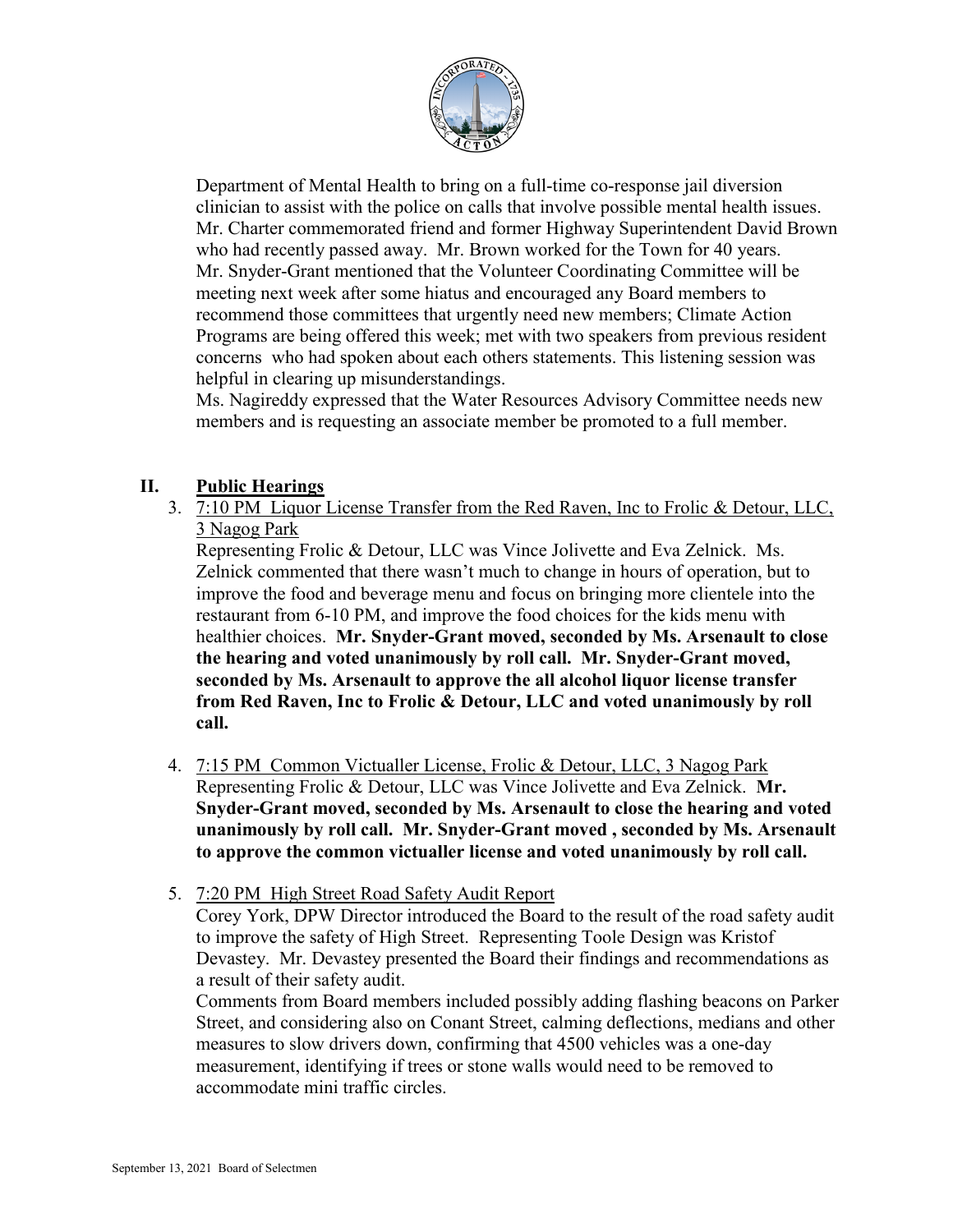

Franny Osman, West Acton, questioned if a crosswalk was considered for High Street at Faulkner Hill Road.

Mr. Mangiaratti commented that with the presentation and comments, staff will make recommendations for road improvements.

- 6. 7:25 PM Amendments to Existing Traffic Rules and Orders
	- Beverly Road stop sign
	- Faulkner Hill Road at High Street stop sign
	- Strawberry Hill Road no parking signs from Great Road to Esterbrook Road
	- Fee Structure for Electric Vehicle Charging Stations Mr. Mangiaratti is proposing to charge \$2.00 per hour (\$0.30 per kilowatt hour). **Mr. Snyder-Grant moved, seconded by Ms. Arsenault to add stop signs at Faulkner Hill Road at High Street, no parking signs on Beverly Road and Strawberry Hill Road from Great Road to Esterbrook Road, and voted unanimously by roll call vote.**

### **III. New/Special Business**

7. Local Rapid Recovery Program Update

Mr. Mangiaratti updated the Board on the progress of the Local Rapid Recovery Program to assist the community with post-pandemic recovery. The draft report will be available online beginning tomorrow and will be consulting with staff and business owners for feedback. Public comments will be accepted on the proposed five programs by September 22, and a final virtual public workshop on September 28 hosted by the Planning Director, with th final recommendations transmitted to the State by October 3.

- 8. Discuss Draft Statement and Other Next Steps to Join the ICLEI150 in Race for Zero Sustainability Director Andrea Becerra updated the Board with the statement that was requested by the Board for the application for ICLEI. **Mr. Snyder-Grant moved, seconded by Ms. Arsenault to approve the statement as read by Ms. Becerra and join ICLEI150 Race to Zero and voted unanimously by roll call vote.**
- 9. Approve Intermunicipal Agreement for Regional Transportation Pilot Program Called Making the Connection

Franny Osman, West Acton, presented the Board with some background on the proposed program regarding an idea of micro-transit systems such as utilizing rideshare/taxi program in partnership with the Town. The Metropolitan Area Planning Council encouraged the Town to apply for a Community Compact Grant to join an intermunicipal pilot program. **Mr. Snyder-Grant moved, seconded by Ms. Arsenault that the Town of Acton, according to Chapter 40, Section 4A of the General Laws of the Commonwealth of Massachusetts, enter into an intermunicipal agreement with the Town of Sudbury for the purposes of providing additional transportation services through the Making the Connections pilot program, and appoint a representative to serve on the program Steering Committee and voted unanimously by roll call vote.**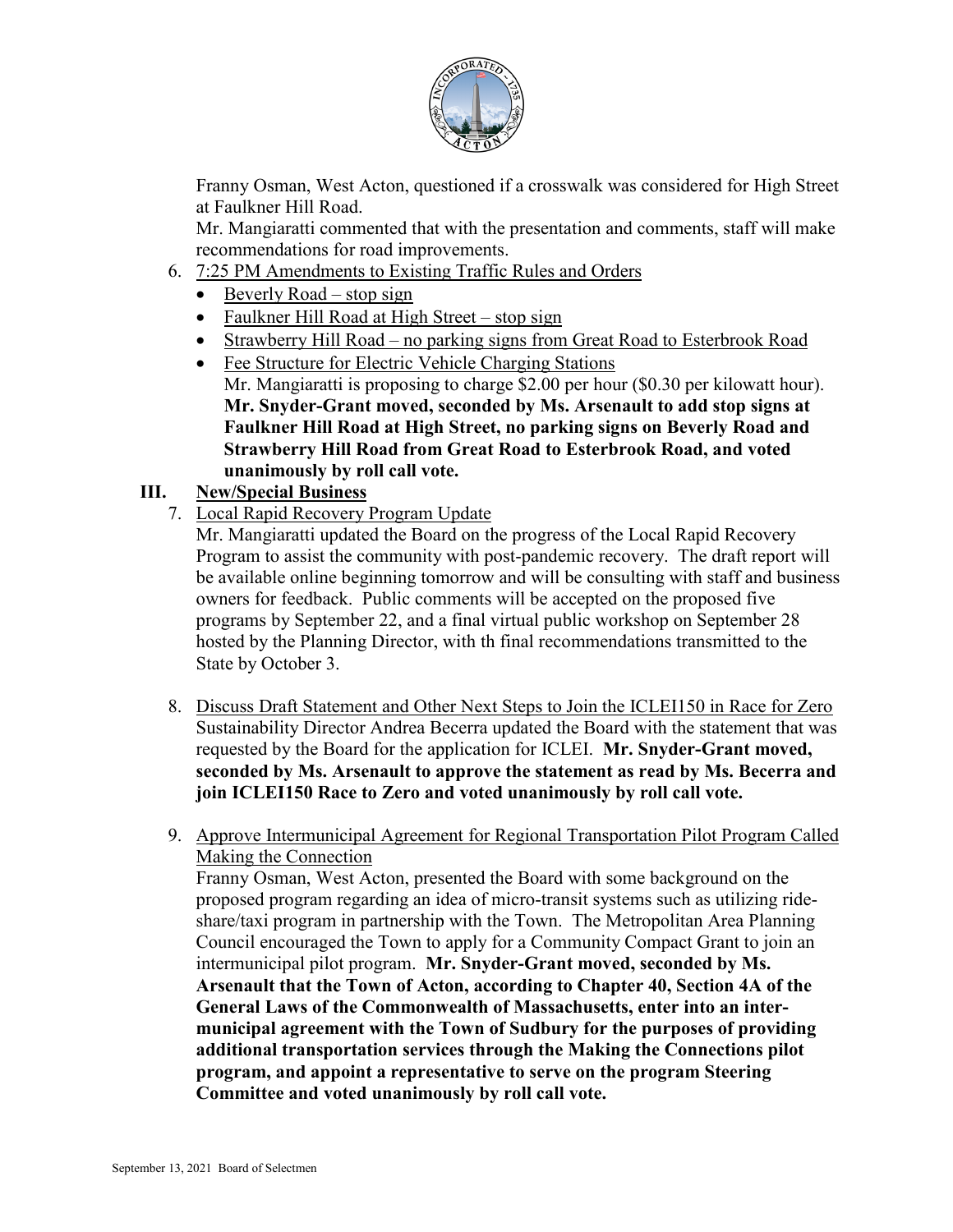

- 10. Approve Letter of Support for DCR Urban and Community Forestry Program Grant Mr. York commented that this is a competitive grant and forestry programs to continue the assessment of street trees. Mr. Snyder-Grant expressed a concern that the proposed draft was not limited to street trees and included forest management. **Ms. Arsenault moved, seconded by Mr. Snyder-Grant to authorize the Chair to sign a letter of support focusing on street trees and voted unanimously by roll call vote.**
- 11. Approve North Acton Fire Station Solar Contracts and Payment In Lieu of Taxes Agreement (PILOT)

Jessica Wall from Town Counsel's Office briefed the Board on the solar contract for the North Acton Fire Station and ready for review and approval – power purchase agreement, lease, and the PILOT. The contract is for a 20 year term. The purchasing power is through Solect Energy. **Mr. Snyder-Grant moved, seconded by Ms. Arsenault to authorize the Town Manager to sign the Power Purchase Agreement, Lease Agreement, and Payment In Lieu of Taxes Agreement and voted unanimously by roll call vote.**

- 12. Discuss and Vote on Date of 2022 Annual Town Meeting and Town Election Mr. Martin proposed to the Board two items, deciding to change the date of annual town meeting and town elections. By having the Annual Town Meeting at the beginning of the fourth quarter of the fiscal year will allow to have a better financial understanding of more of the year. This would give more time for the Finance Committee, the Acton-Boxborough Regional School District and coordination with Boxborough's Annual Town Meeting which occurs the second Monday in May. Town Elections cannot be changed because it would require a bylaw change at the next town meeting. Mr. Martin proposed to the Board if they would consider a bylaw change to limit the time between elections and Town Meeting for the purpose of swearing in new Board Members to be no more than 15-30 days post-election. Mr. Martin recommended to have elections postponed to the first week in April and Town Meeting the first Monday in May. Staff reviewed what they had heard from the school about the availability of the high school auditorium in May of 2022. **Mr. Snyder-Grant moved, seconded by Ms. Arsenault to set Annual Town Meeting to May 16, 2022 and voted unanimously by roll call vote. Mr. Snyder-Grant moved and seconded by Ms. Arsenault to direct Town Counsel and the Town Manager to draft language for bylaw changes for town elections to be held the second Tuesday in May and Town Meeting to be the third Monday in May and voted unanimously by roll call vote.**
- 13. American Rescue Plan Act Presentation

Mr. Mangiaratti presented the results of the ARPA funds needs assessment. Funding categories are based on supporting public health response, replacing public sector revenue loss, addressing negative economic impacts, providing premium pay for essential workers, water and sewer infrastructure, equity-focused services, and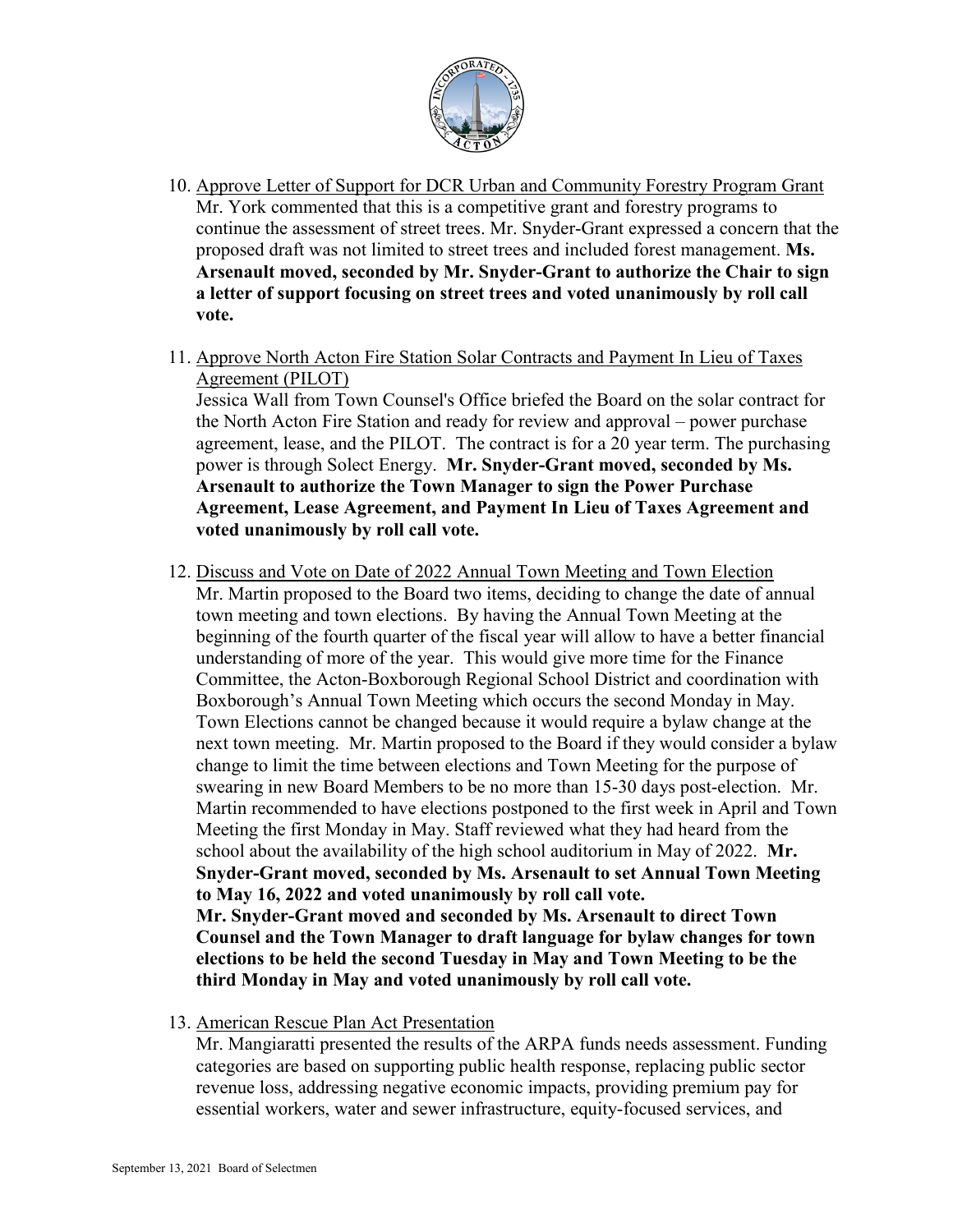

broadband infrastructure. Board members wish to hear from entities such as the Acton Housing Authority and members of the public, regarding potential other uses for the money not currently already listed in the presentation. The Town was awarded \$7,072,733.

**Mr. Snyder-Grant moved, seconded by Ms. Arsenault that the Select Board accept on behalf of the Town of Acton the seven million seventy-two thousand seven hundred thirty-three dollars in funding allocated to our community from the American Rescue Plan Act and voted unanimously by roll call vote.**

Mr. Mangiaratti requested the Board to consider endorsing the use of \$400,000 in ARPA funds to offset revenue loss related to FY21 local receipt shortfall to deliver services in FY22. Mr. Martin requested that the Board wait on that request until the Finance Committee hears the ARPA presentation at its meeting and provides recommendation for the fund allocation. An online survey has been created for public comment and is available for submission until October 13, 2021. A listening session for the use of ARPA funds is scheduled for the Select Board meeting on September 20, 2021. The Board will review updated ARPA investment priorities at its October 4, 2021 meeting, with a final recommendation at its October 18, 2021 meeting. **Mr. Snyder-Grant moved, seconded by Ms. Arsenault that the Select Board approve the process for allocating ARPA funds as presented on September 13, 2021 and voted unanimously by roll call vote.**

14. Proposed Resolution for Indigenous Peoples Day

Members of the Board recommended allowing for public input towards the proposed resolution. Members of the public opined on allowing for consultation with indigenous groups and allowing further public input.

**Mr. Snyder-Grant moved, seconded by Ms. Arsenault that the Select Board declares it is in favor of making the second Monday in October Indigenous People's Day and that they launch a process of consultation with indigenous communities and Acton residents with the intent of preparing a formal declaration during the upcoming year and voted unanimously by roll call vote.**

**IV. Consent Items** 

**Mr. Snyder-Grant moved, seconded by Ms. Arsenault to approve consent items 15-25 and voted unanimously by roll call vote.**

**Mr. Snyder-Grant moved, seconded by Ms. Arsenault to adjourn and voted unanimously by roll call vote. Meeting adjourned at 10:50 PM.**

### **Documents and Exhibits Used During this Meeting**

- Agenda, September 13, 2021
- Liquor License Transfer Application, Red Raven LLC to Frolic & Detour, LLC
- Common Victualler Application, Frolic & Detour